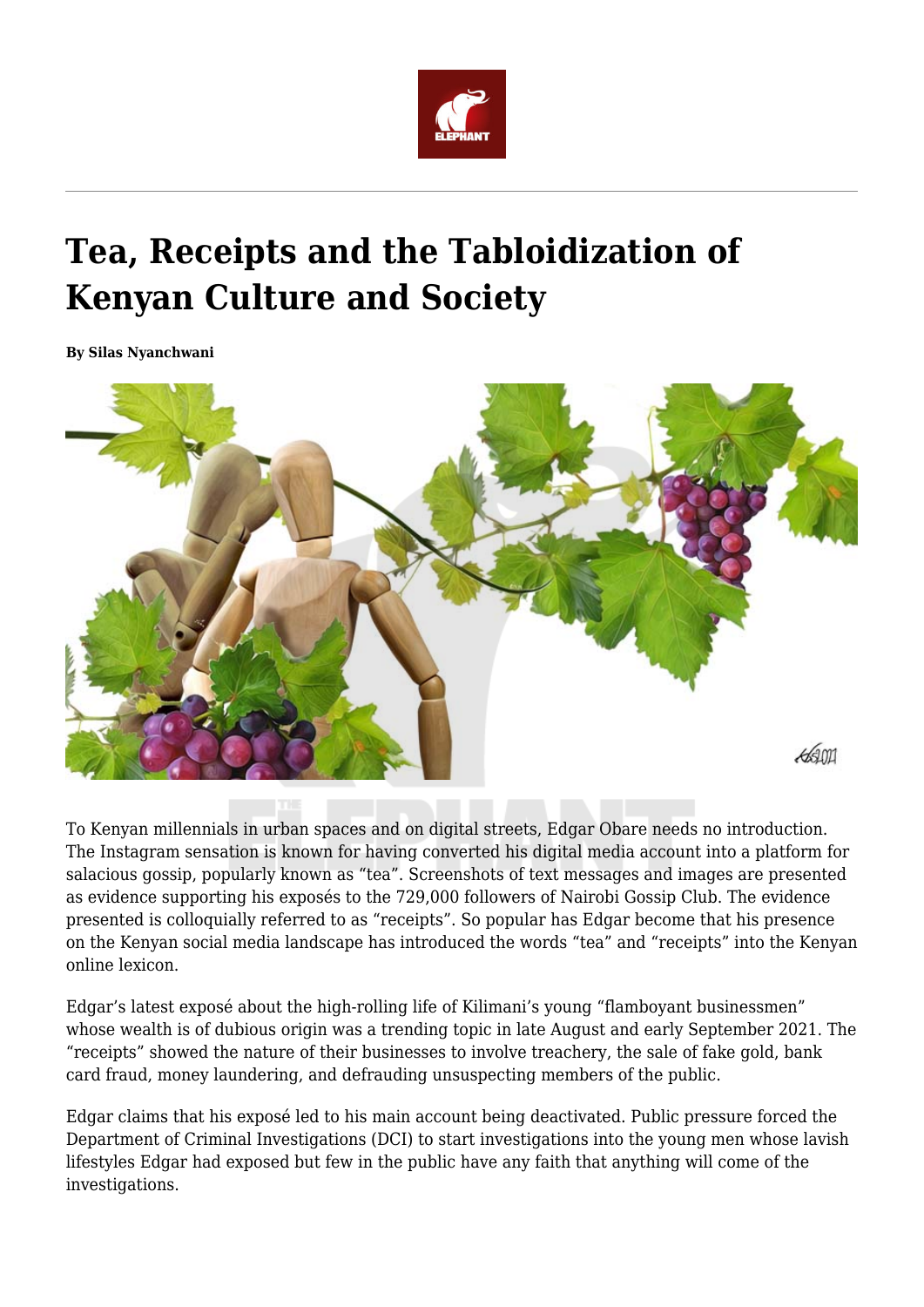Harsh criticism was reserved for Kenya's mainstream media. Brian Mbunde, a radio personality and leading member of Kenya's Twitterati, posted, "I am sorry for sharing this but it's dumb af for media houses to report about Edgar Obare losing his account and not the content he posted."

### **The evolution of digital tea and receipts**

Edgar is not the first Kenyan to curate an online space publishing scandalous gossip and content that passes for investigative journalism in the Kenyan mainstream media. Robert Alai became a household name when he posted photos of individuals engaging in sex at the Muliro Gardens in Kakamega Town a decade ago. Alai's *Kahawa Tungu* blog became the go-to site for salacious content involving politicians and personalities in the entertainment industry. He became famous on Facebook and made himself an even bigger name on Twitter.

Then there was Bogonko Bosire's *Jackal News* which was known for combative and confrontational content that targeted people in high places. Before his disappearance in 2013, Bosire had positioned himself as the leading voice in the Kenyan blogosphere.

Blogs were quite popular in the early 2010s but as Twitter took root, *Media Madness* gained popularity with its exposés of the rot in the Kenyan media industry in the mid-2010s. Then came Cyprian Nyakundi who, depending on who you ask is the best investigative reporter, the boldest journalist, an extortionist, a rabble-rouser or a muckraker.

Now Edgar is the man of the moment on Instagram, the social media platform of the moment. It is a generational thing. The medium changes but the stories will always be told, one way or another. Some of his more memorable "teas" include an exposé of a governor's sexual escapades, the hedonistic ways of a certain "boys' club", and the infidelity of local musicians and online personalities.

## **The rise of online 'tabloids'**

Asked why people love Obare, Lillian Mokeira, a digital influencer said, "I guess people and mostly women love him just for entertainment purposes. Who else serves tea like Edgar?''

Edgar has receipts and we trust him, and people feel confident sharing these stories with him.

Entertainment. Evidence. Trust.

In Kenya, media organisations ventured into tabloid journalism with the expansion of the economy under President Kibaki. As Boniface Mwangi recently explained in an episode of *Cleaning the Airwaves* on YouTube, *The Standard's Pulse* magazine, launched soon after Kibaki came to power, birthed the celebrity culture in the country.

*Pulse* was a cocktail of gossip, suggestive photos of women, and entertainment features. The Nation launched *Buzz* and *Daily Metro* (which folded within two years), before bringing out *Nation News* (which still has an online presence although the print version was discontinued). The Standard launched *The Nairobian* in 2013. It peaked well but has since plateaued as the hunger for salacious gossip and scandalous stories is sated by the likes of Edgar Obare. A slew of blogs such as *Ghafla* and *Mpasho* also moved into the space, eating into the monopoly of the mainstream media. While tabloid newspapers have not picked up in Kenya, online tabloids have performed very well, producing some of the biggest scoops.

There is something dishonest about the Kenyan psyche. A part of us is steeped in Christianity and a certain Victorian puritanism that aspires to a cleaner, morally upright society. And then there is that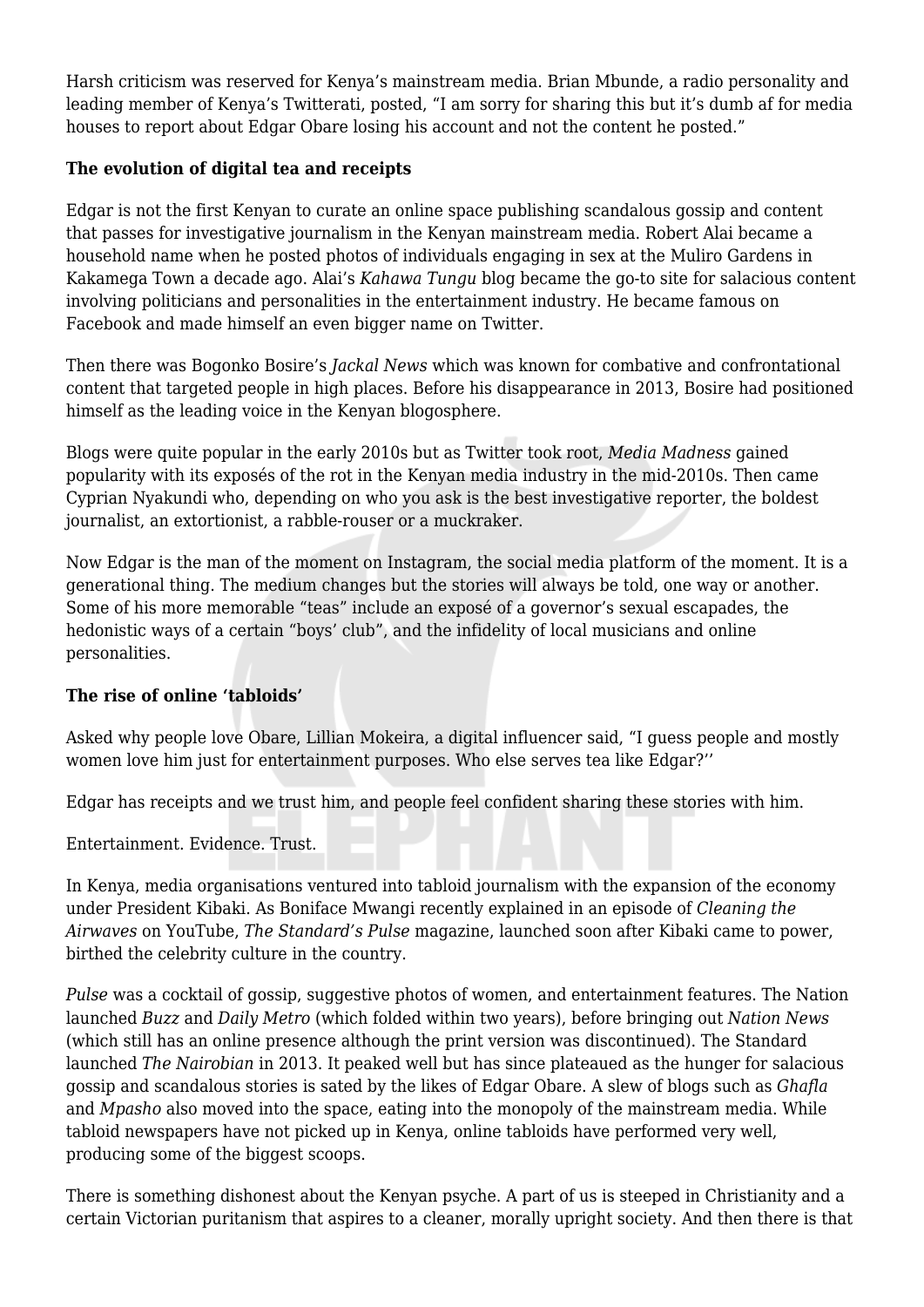part of us that shows us for who we are: human, animal, corrupt, dirty-minded. And this is the part that enables the existence of Obare, those who came before him and those who will come after him.

While tabloid newspapers have not picked up in Kenya, online tabloids have performed very well, producing some of the biggest scoops.

This is the part that explains Obare's 700,000+ Instagram followers. It is what has made Obare not just any other social media influencer but a one-man army with a mission: to profit from spreading gossip much in the manner of a tabloid. Speculation about how much he makes is rife, but in late 2020 and early this year, his platform was one of the most sought after by digital marketers.

#### **Why do we love and loathe tabloids?**

Those who love tabloids may love them because of the human's innate inclination to prurience, that dark and unhealthy obsession with sexual matters and other obsessions that feed the dark haunts of our psyche.

Edgar, therefore, is Kenyan society come full circle. From pretentiously prudish, where creators of salacious content are spurned by the blue chips, to a single blogger commanding a huge online following of potential consumers.

Edgar is a one-man tabloid enterprise. He has succeeded where tabloids have failed. He is only comparable to Uganda's *Red Pepper* (whose influence has predictably dwindled due to social media). In Uganda though, there is no hiding that people love their *Red Pepper.* In Kenya, we can be prissy.

Journalism 101: one of the things that makes anything newsworthy is prominence. We tend to focus on the lives of prominent people. In the past, it was monarchs, royalty, philosophers, artists. Today we have personalities who are famous for being famous, the socialites and those other social media personalities who cannot describe what they do in five words.

Human beings have always placed the talented, the gifted, or those bestowed with special attributes on a pedestal. We celebrate their rise to the top and with schadenfreude, enjoy their humiliation and their fall from grace.

We like and admire the famous, and increasingly, the not so famous, because they offer a window into our own souls, into our own dark urges. As comedian Lori Ann Rambough (stage name Sommore) observed when talking about braggadocio in rap music, "It is a fantasy one cannot live." The famous also allow us to participate vicariously in their lives, real or staged. We empathise when they are winning, and experience schadenfreude when they are losing.

#### **Gossip as a function of power**

Gossip is a function of power. Those without power use it as a tool of social protection, to galvanise into action or to cushion against an oppressor. Those who are powerless often turn to gossip as a way of trying to make meaning of their mundane lives. Since gossip often cannot be verified, it offers a veneer of protection to those who propagate it, while still passing on information.

There is a reason gossip is common with women, as Twitter user @disciplepati observed when she commented recently that historically, women have used gossip as a form of social protection and a means of spreading information about possibly predatory people, while men have demonized it because it is used as a safeguard against them.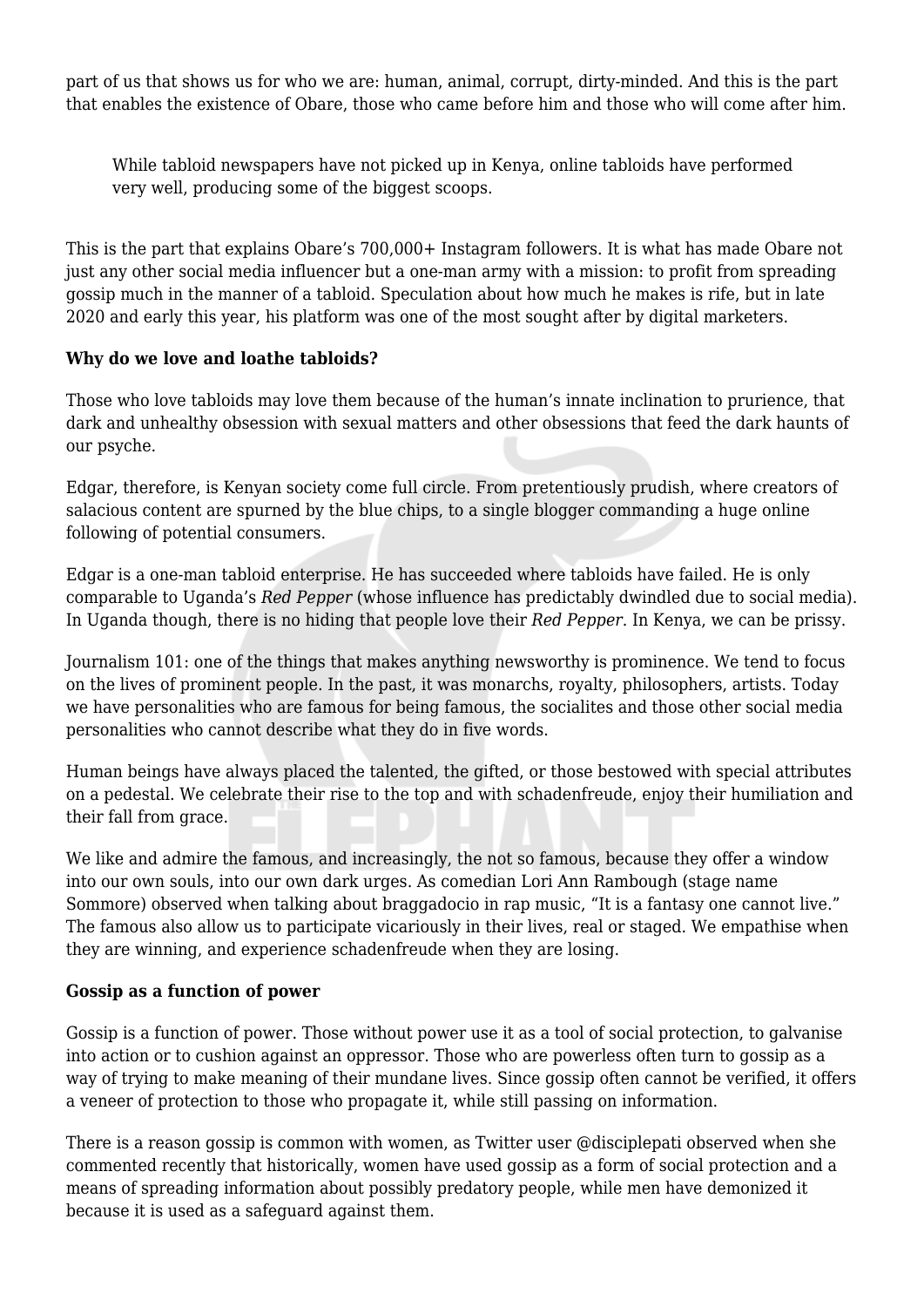Today we have personalities who are famous for being famous, the socialites and those other social media personalities who cannot describe what they do in five words.

Gossip, if efficiently deployed, can also be used by the powerful to malign their competitors, and to manipulate people using misinformation and propaganda (the Cambridge Analytica approach is one example). Rumour and gossip have been used by the powerful to damage the reputations of others. In Kenya, gossip was used to end the careers of the once all-powerful Attorney General, Charles Njonjo, and Kenya's fifth Vice President, Josephat Karanja.

#### **Two deaths and how the grapevine shaped their reportage**

But gossip has not just been used politically to end careers. It has also been used to sow seeds of doubt about high profile assassinations. Thirty-three years ago, the remains of a 28-year-old British wildlife photographer were discovered in Maasai Mara. She had disappeared a few days earlier. In her brilliant book *A Death Foretold in Truth and Rumour: Kenya, Britain and the Julie Ward Murder,* Grace Musila underscores the role the grapevine played in the aftermath of the murder.

When mainstream/traditional media cannot facilitate information flow, the public fills in the void with speculation and conspiracy theories. And since the authorities are sometimes not trusted by individuals, gossip easily fills the information void.

An investigative story requires time and resources. It must also be cleared of the risk of libel. Whereas bloggers have a similar obligation to be truthful, few people who have been the subject of scandal are usually interested in suing, given that few bloggers can actually pay the hefty fines. If they have access to power, most of those exposed will intimidate the bloggers, gag them. A few have gone missing, or had their sites mysteriously taken down.

A year and four months after Ms Ward's remains were found, Kenya's Foreign Minister, Dr Robert Ouko was murdered in similar fashion. The two murders provide a good demonstration of how gossip works.

In both cases, the Moi regime was highly implicated in the cover up. Following Ouko's murder, the death of witnesses in unclear circumstances led to speculation and gossip about what had really occurred.

In every such murder, there is the official version that many people don't believe and the rumours that thrive. In the case of Ms. Ward, the son of a powerful government official was implicated but the political atmosphere of the time was such that no journalist, or anyone else, could freely mention the name of the suspect.

Both Ward and Ouko were reported to have committed suicide, an explanation that no one could believe. "In this environment of suspect and suspicious state truths, Kenyan publics following the case actively sought, created and circulated their own versions of the truth behind the tragedy through the grapevine, some of which made their way into local print media and back," writes Musila, adding, "For Kenyans, the various rumours regarding the murder provided material with which to map out the circumstances surrounding it, which in turn could be used as a fairly reliable index of the levels of brutality and violence of the Moi regime, among other things."

In every such murder, there is the official version that many people don't believe and the rumours that thrive.